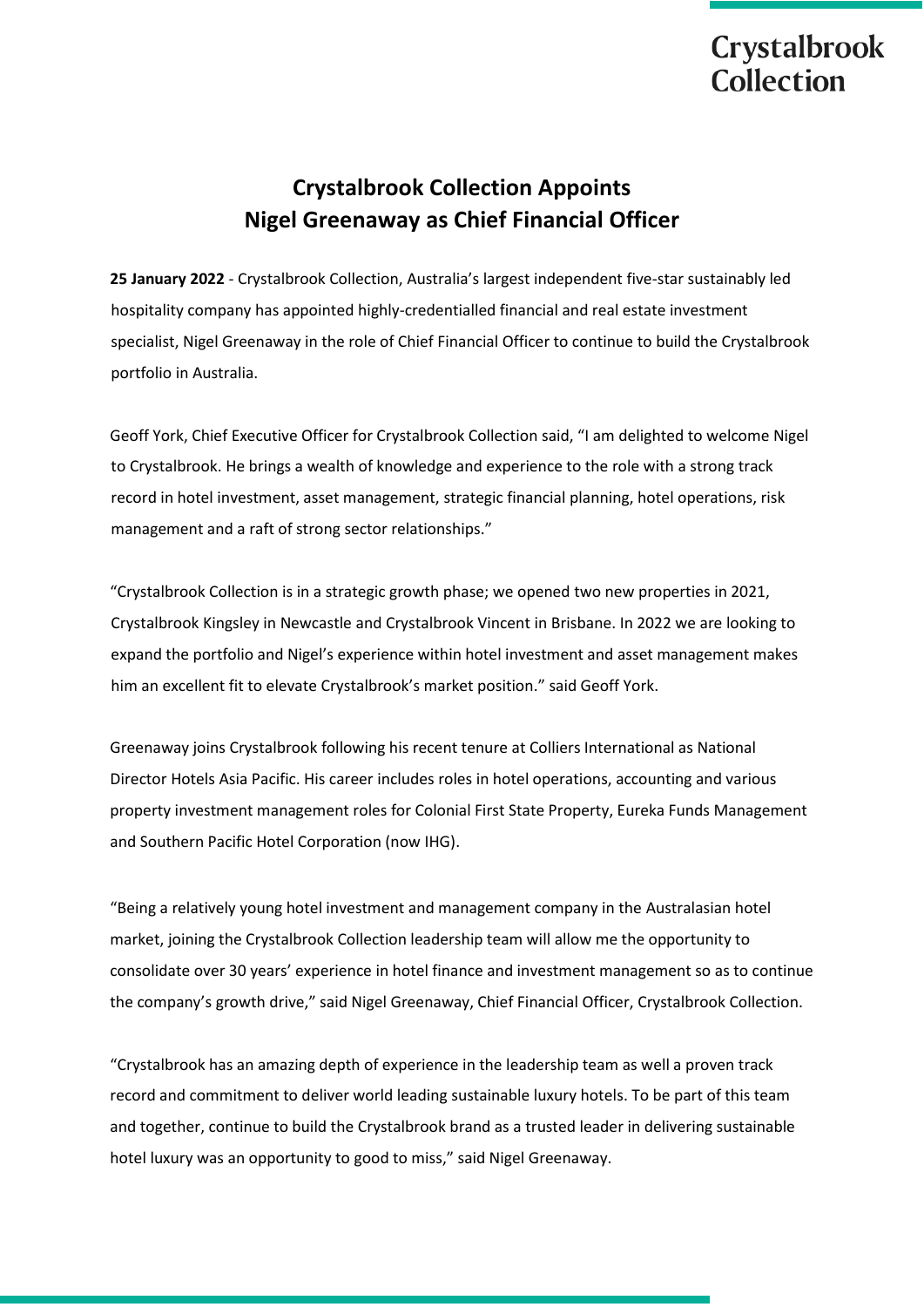Greenaway replaces Neil Patmore who joined Crystalbrook Collection in 2017 prior to the opening of the Australian properties that now totals seven resorts in prime locations across Queensland and New South Wales.

**Crystalbrook** 

Collection

-ENDS-

## *About Crystalbrook Collection*

Crystalbrook Collection is one of Australia's leading sustainable and innovative independent hospitality companies. Each hotel in the portfolio carries an authentic expression of its location, a passion for responsible luxury, considered design and a twinkle of fun for a uniquely enriching experience.

Crystalbrook's portfolio includes:

- Crystalbrook Riley, Cairns, Queensland
- Crystalbrook Albion, Sydney, New South Wales
- Crystalbrook Byron, Byron Bay, New South Wales
- Crystalbrook Bailey, Cairns, Queensland
- Crystalbrook Flynn, Cairns, Queensland
- Crystalbrook Kingsley, Newcastle
- Crystalbrook Vincent, Brisbane

The Group also owns and operates a collection of ten restaurants, three spas, Crystalbrook Superyacht Marina in Port Douglas along with Crystalbrook Station and its subsidiary pastoral businesses.

#### *Responsible Luxury*

Responsible Luxury and sustainability are at the forefront of the way Crystalbrook thinks and operates.

At a glance:

- Operating a single use plastic free environment. No plastic straws, water bottles or single use bathroom amenity bottles (in the past two years the Group has saved over three million plastic bottles from entering landfill).
- Farming their own beef.
- Sourcing at least 80% of produce from within a three-hour drive of each hotel Use of technology, such as in-room iPads and mobile check-in to create paperless environments and experience.
- Use of recycled and upcycled materials. Examples include key cards made from recycled wood, coat hangers made from recycled paper and toothbrushes made from sugarcane and corn starch.

#### *Mindfully Safe*

Mindfully Safe was launched by Crystalbrook Collection in response to Covid-19. The programme focuses on reducing travel anxiety by providing mindfulness and meditation tools developed in partnership with mental-wellbeing group The Indigo Project. As part of Mindfully Safe, Crystalbrook Collection is Australia's first cash-free hospitality company.

Learn more here: crystalbrookcollection.com/mindfully-safe